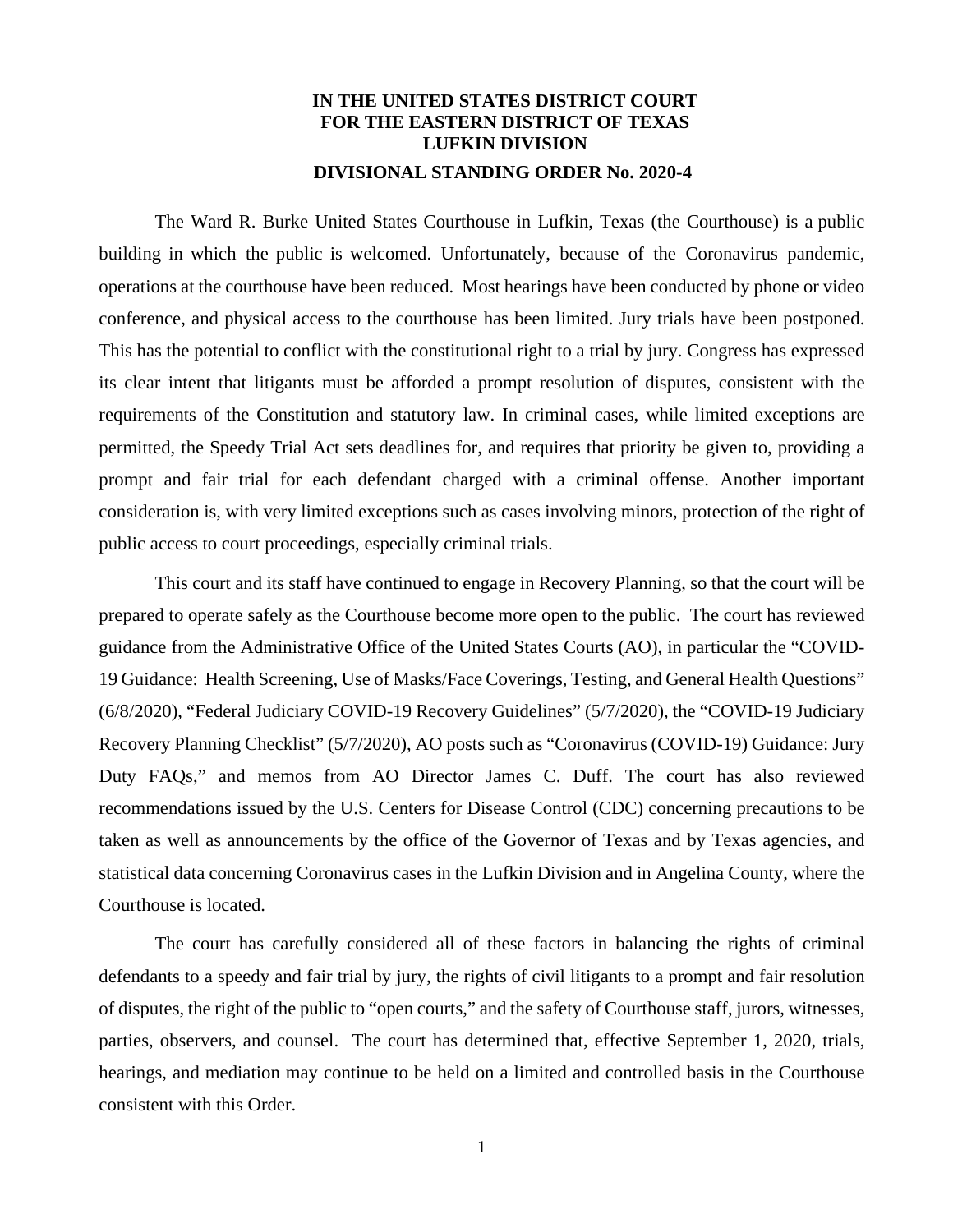It is therefore **ORDERED**, effective **September 1, 2020**, at 12:01 a.m., that absent a specific order from this court, for the protection of courthouse staff, litigants, attorneys, and observers, the following persons shall not enter the Courthouse:

1. Any person who has traveled to any of the following countries within the preceding 14 days: People's Republic of China, Brazil, Iran, or Europe;

2. Any person who has resided with, or has had close contact with, someone who has traveled to one of the countries listed above within the preceding 14 days;

3. Any person who is currently under the direction of a licensed healthcare professional or public health agency to self-quarantine;

4. Any person who has been diagnosed by a licensed health care provider as having Coronavirus or has tested positive for Coronavirus by a source authorized by the State of Texas, and who has not obtained written verification from a licensed medical doctor, doctor of osteopathy, hospital or public health agency professional that they are currently not contagious;

5. Any person who lives with, or cares for, a person described in category 4 above; or

6. Any person who exhibits or reports currently having, a fever, persistent cough or shortness of breath, persistent pain or pressure in the chest, or nausea.

It is further **ORDERED** that any person seeking entry to the Courthouse at any time will be asked by a Court Security Officer (CSO) or a member of the court staff to confirm that none of the exclusions listed above applies to that person. Each person entering the Courthouse must maintain appropriate distance from others in the Courthouse and must follow instructions of court staff and CSOs to aid in maintaining distance in the Courthouse.

It is further **ORDERED** that during jury selection and while any jury trial is being conducted, or while any hearing is being conducted, or while any mediation is being conducted at which it is reasonable to expect 10 or more participants and/or spectators, that those persons who are not barred by one of the exclusions described in categories 1 through 6 above will have their temperature taken by a Deputy Clerk, using a non-contact thermometer, and will be allowed to enter only if the reading is below One Hundred Degrees Fahrenheit (100 °F). Upon entry into the Courthouse for such jury trial, hearing, or mediation all persons must comply with following requirements.

a. Each person, except a witness while testifying, and an attorney while examining a witness or making a statement to a jury, must wear an appropriate face mask or covering while inside the Courthouse in courtrooms, jury rooms, public hallways, public restrooms, and elevators, unless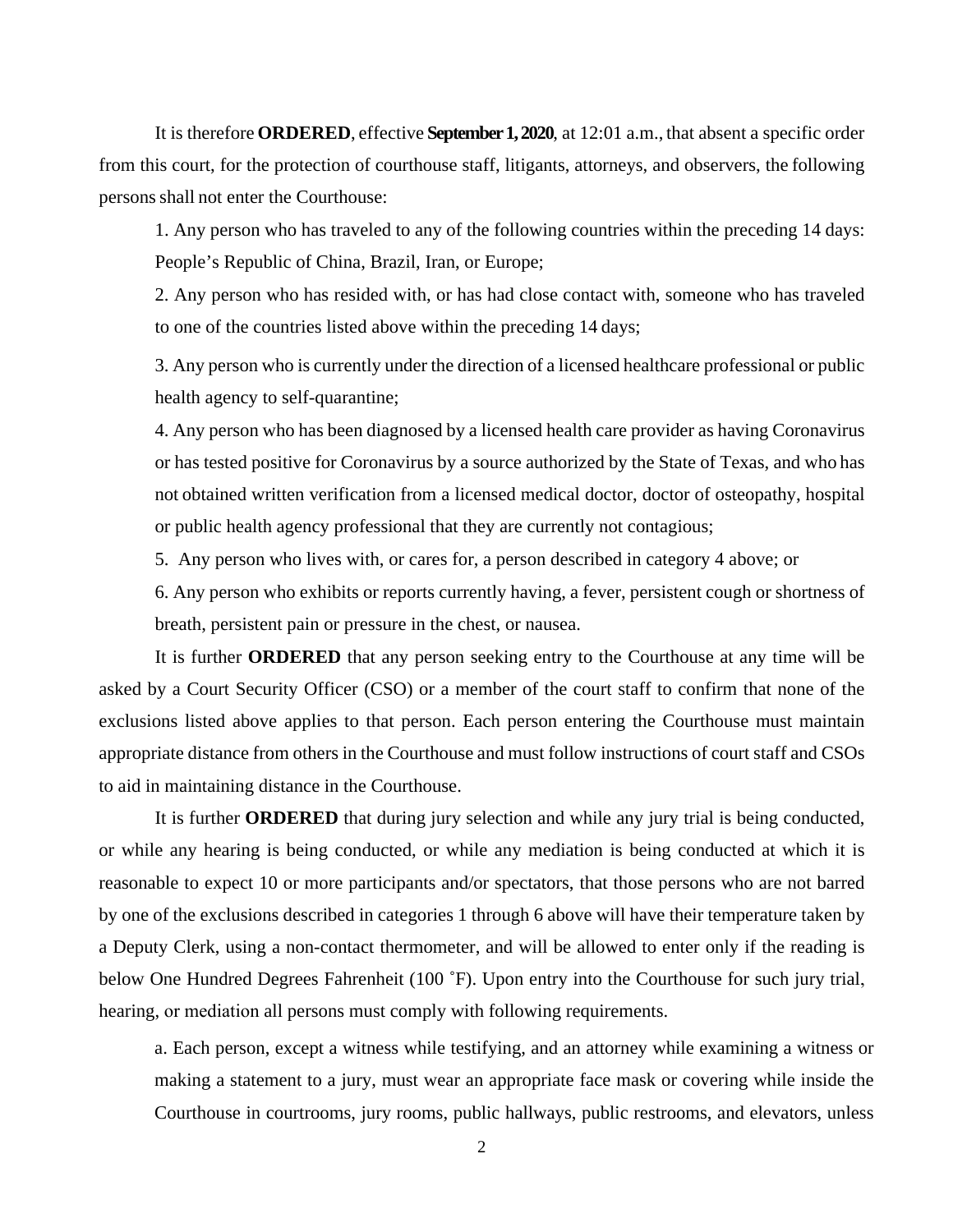excused from this requirement by the judge or the mediator. Witnesses shall testify unmasked, and attorneys may speak unmasked, but only while behind the plexiglass shields at their respective podiums. Persons other than jurors must supply their own masks or face covering.

b. Each person must maintain appropriate distancing from others in the Courthouse, to include sitting at the location assigned by a member of the court staff. Each person must follow instructions of court staff and CSOs to aid in maintaining distance in the Courthouse.

c. During jury selection there will not be space in the courtroom for spectators. A video feed to another room will be provided. Space in the video room may not accommodate all persons wanting to observe. During the trial the video room will be used for "on-deck" witnesses. In rare cases there will not be seating in the courtroom for all who want to observe. In either situation entry into the courthouse and seating for observers may be on a first-come first-served basis.

It is further **ORDERED** that all CSOs, following substantive guidance provided by this Order and administrative guidance from the United States Marshal for the Eastern District of Texas (EDTX), shall deny entry to anyone attempting to enter, or remain in, the Courthouse in violation of these protocols. In the event of any uncertainty as to whether a person should be denied entrance to the Courthouse, the CSOs shall immediately contact the U.S. Marshal for the EDTX or the designated Deputy Marshal for a determination, which shall control.

If you are scheduled or required to appear in the Courthouse before the district court or the magistrate court during the period that this order is in effect, and you are unable to gain entry because of the targeted visitor restrictions in this order, you should proceed as follows:

a. If you are represented by an attorney, please contact your attorney.

b. If you are an attorney scheduled to appear in court before a judge, please contact that judge's Chambers directly by telephone, and if necessary follow-up by email.

c. If you are scheduled to meet with a Probation or Pretrial Services Officer, please contact the Probation and Pretrial Services Office directly for guidance and instructions.

d. For any other District Court matters, please contact the office of the Deputy Clerk in Charge of the Lufkin and Beaumont Divisions at (409) 654-7000.